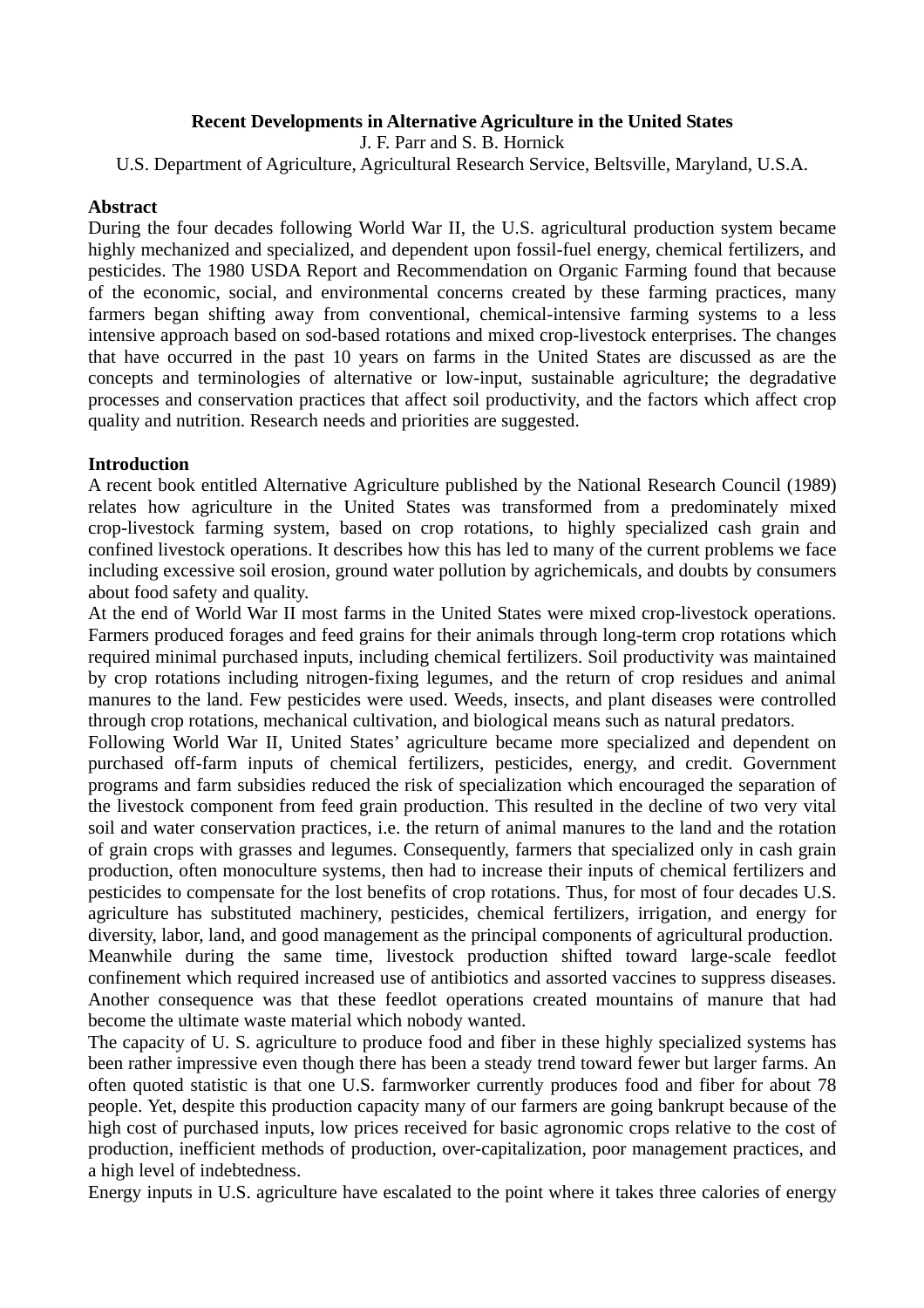input to produce one calorie of food output. Buttel and Youngberg (1982) estimated that the total energy input to output ratio for producing, transporting, processing, marketing, and preparing food for consumption in the U.S. is approximately 10 calories expended for one calorie of gain.

Consequently, for survival many farmers must focus strictly on intensive production of cash grain crops, e.g., wheat, soybeans, and corn, for short-term economic gain while essential conservation practices are largely neglected. Moreover, there is increasing evidence that excessive soil erosion associated with conventional farming systems is causing a significant loss of soil productivity.

Concern for the present structure of U.S. agriculture, i.e., highly specialized, large-scale, and capital- and chemical-intensive, and the economic, social, and environmental problems associated with it, caused former Secretary of Agriculture Bob Bergland to commission a team of scientists in 1979 to study organic farming methods and practices in the U.S. and abroad for possible alternatives. This paper discusses the results of that study and its impact on U.S. agriculture.

# **1980 USDA Report and Recommendations on Organic Farming**

The U.S. Department of Agriculture's *Report and Recommendations on Organic Farming* (USDA, 1980) cited increasing concern among farmers, environmental groups, and the general public about the adverse effects of the U.S. agricultural production system, particularly the intensive monoculture of cash grains (wheat, soybeans, and corn) and the intensive and often excessive use of chemical fertilizers and pesticides. Among the concerns most often expressed to the USDA study team were:

- 1) Increased cost of, and dependence on external inputs of chemicals and energy;
- 2) Adverse effects of agricultural chemicals on human and animal health, wildlife, and on food safety and quality;
- 3) Decline in soil productivity from excessive soil erosion and nutrient runoff losses;
- 4) Contamination of surface and ground water from fertilizers and pesticides; and
- 5) Demise of the family farm and local marketing systems.

Because of these concerns, questions have been raised about the long-term sustainability of the U.S. agricultural production system, which has become so dependent on nonrenewable resources and exploitive of the natural resource base. The USDA Report found that many farmers, in addressing these concerns, had shifted away from conventional (chemical-intensive) farming systems to a less intensive, low-input approach based primarily on sod-based rotations and mixed crop-livestock enterprises.

The USDA Study Team found a broad spectrum of organic farming practitioners, ranging from purist or strict avoidance of synthetic chemicals on one extreme to a more liberal philosophy of selective use of chemicals as a last resort. To encompass the entire spectrum of organic agriculture, the USDA Study Team defined organic farming as:

A production system which avoids or largely excludes the use of synthetically compounded fertilizers, pesticides, growth regulators, and livestock feed additives. To the maximum extent feasible, organic farming systems rely upon crop rotations, crop residues, animal manures, legumes, green manures, off-farm organic wastes, mechanical cultivation, mineral-bearing rocks, and aspects of biological pest control to maintain soil productivity and tilth, to supply plant nutrients, and to control insects, weeds, and other pests.

A major conclusion of the Report was that these low-input farming systems are environmentally-sound, energy conserving, productive, profitable, and tend toward long-term sustainability. However, the organic farmers interviewed in the USDA case studies expressed the need for specific research and education programs that would benefit not only organic farmers but conventional farmers as well (USDA, 1980; Parr et al., 1983). These programs include:

1) Investigate organic farming systems using a holistic research approach to elucidate the interrelationships of organic waste recycling, nutrient availability, crop protection, energy conservation, and environmental quality.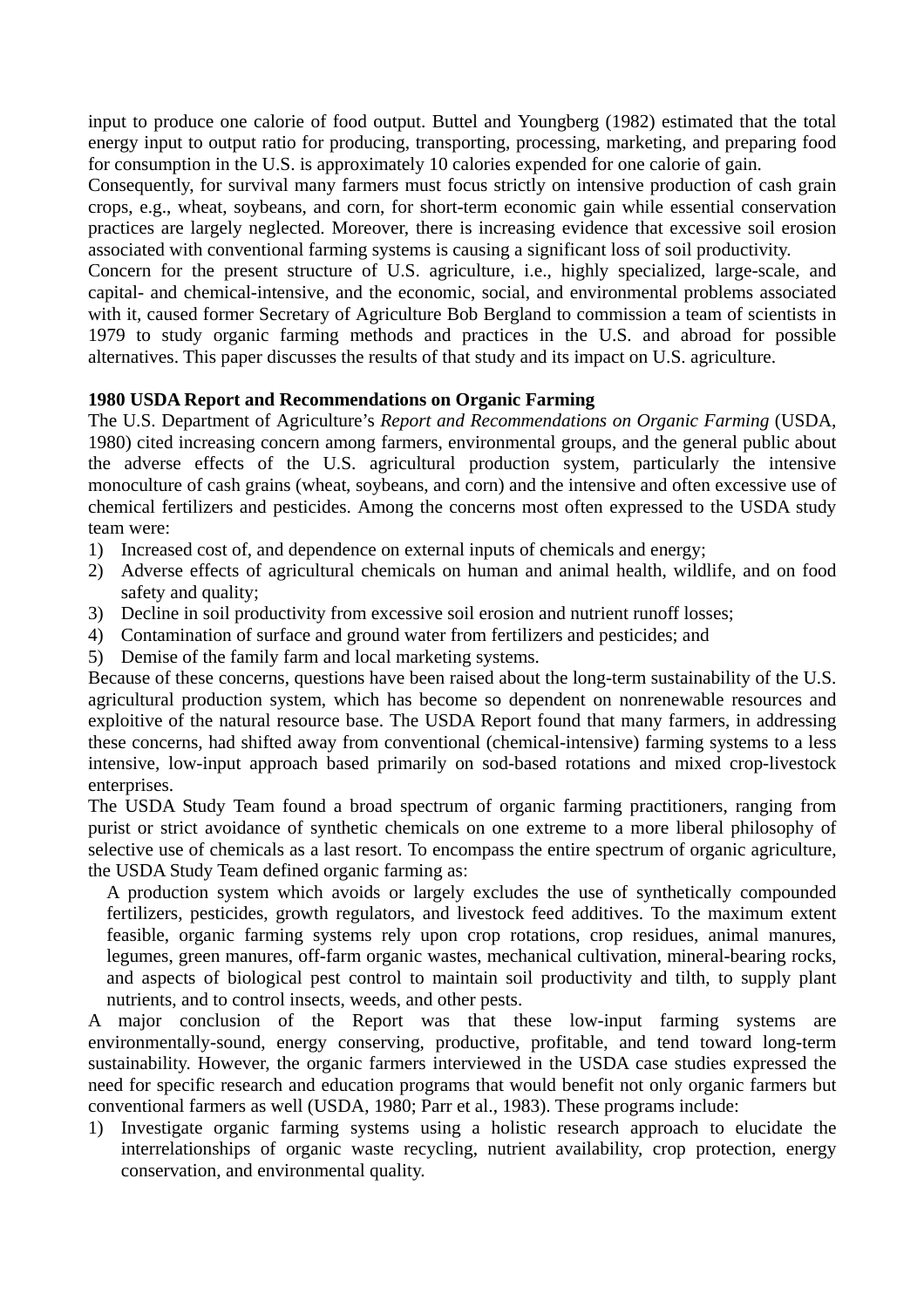- 2) Determine factors responsible for low crop yields during transition from conventional to organic farming.
- 3) Investigate the availability of phosphorus and potassium from low-solubility sources and their rate of release from soil minerals in organic farming systems.
- 4) Expand research on biological nitrogen fixation.
- 5) Develop more effective biological/non-chemical methods for control of weeds, insects, and plant diseases.
- 6) Establish curricula at agricultural universities on organic farming and alternative agriculture.
- 7) Develop educational/informational materials for extension agents on organic farming and alternative agriculture that would facilitate technology transfer to farmers.

#### **Alternative Agriculture and Related Terminology**

A number of terms and definitions have emerged in recent years that refer to a spectrum of low-chemical, resource- and energy-conserving, and resource-efficient farming methods. For example, words such as biological, ecological, regenerative, natural, biodynamic, eco-agriculture, and resource-efficient are specific terms used by certain advocates and groups to refer to various alternative agricultural production practices and technologies that, they feel, are essential to the development of long-term, sustainable farming systems. The more general terms that have come to be most widely used by the public during the last decade are alternative, organic, and low-input (Youngberg et al., 1984). Many of us in the United States who have been seeking alternatives to conventional agriculture tend to view the term alternative as one which encompasses most, if not all, of the others. The word organic would appear to come closest to being a generic term which represents these low-chemical, resource-efficient methods of farming. Thus, despite the reluctance of some to accept the term organic, particularly within the scientific community, its meaning is widely recognized and generally understood by a broad cross-section of the American public. The desire by certain advocates within the alternative agriculture community to find a term that is more acceptable to agricultural scientists may, in fact, help to explain the proliferation of these terms. Our use of the term alternative agriculture is shown in Figure 1, which depicts a spectrum of

farming methods as related to the use of synthetic agricultural chemicals. We have placed organic farming on the extreme left and associated it with nonuse of synthetic chemicals. Low-input farming seeks to reduce the amount of synthetic chemicals that are applied but allows for their limited use. This part of the spectrum is designated as alternative agriculture, with the remaining portion of the spectrum denotes conventional agriculture and unlimited use of synthetic chemicals.





The concept of alternative agriculture shown in Figure 1 was reinforced with publication of the book Alternative Agriculture by the National Research Council (1989). It states that

Alternative Agriculture is not a single system of farming practices. It includes a spectrum of farming systems ranging from organic systems that attempt to use no purchased synthetic chemical inputs, to those involving the prudent use of pesticides or antibiotics to control specific pests or diseases. Alternative farming encompasses, but is not limited to, farming systems known as biological, low-input, organic, regenerative or sustainable.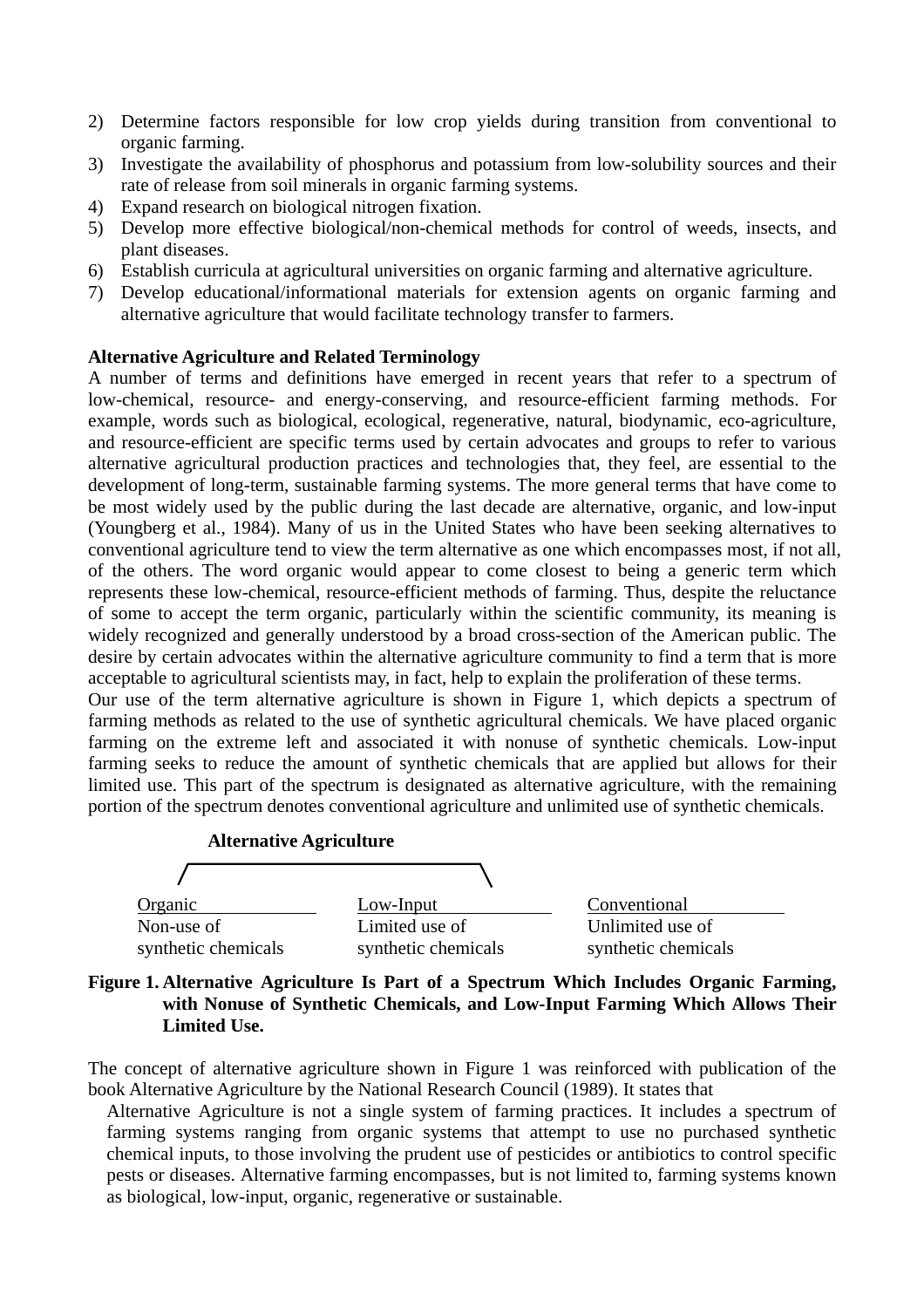Alternative agriculture is defined by the National Research Council (1989) as any system of food or fiber production that pursues the following goals:

- 1) More thorough incorporation of natural processes such as nutrient cycling, nitrogen fixation, and pest-predator relationships into agricultural production systems.
- 2) Reduction in the use of off-farm inputs with the greatest potential to harm the environment or the health of farmers and consumers.
- 3) Increased use of the biological and genetic potential of plant and animal species.
- 4) Matching appropriate cropping patterns to the productive potential and physical limitations of agricultural lands to ensure long-term sustainability.
- 5) Profitable and efficient production with emphasis on improved farm management and conservation of soil, water, energy, and biological resources.

# **Certification Standards for Organically-Grown Foods**

During the last decade the term organic has evolved from its previous generic definition into one which has become widely used to develop certification standards for organically-grown foods. The demand for organic produce has increased significantly in the United States in recent years because of the public's concern about residual pesticides in food and possible adverse effects on human health. In a recent publication by the Center for Science in the Public Interest (Howell, 1989), it was reported that some 16 states have now passed laws or adopted regulations defining organic for labeling purposes. Such laws give consumers assurance that food labeled as organic was actually grown without the use of synthetic chemicals, especially pesticides.

Moreover, five states-Texas, Washington, Minnesota, New Hampshire, and Vermont-have developed inspection programs to certify that organic producers are actually in compliance with state certification standards and regulations. Most state regulations require that organic producers farm without synthetic agricultural chemicals for three years before they can claim their products are organically-grown.

### **Taxing Synthetic Agricultural Chemicals**

Some states have become increasingly concerned about the pollution (both real and potential) of ground water by agricultural pesticides and fertilizers. This was evidenced in 1987 with passage of Iowa's Ground Water Protection Act. This Iowa State law authorized the taxing of all pesticides and synthetic nitrogen fertilizers sold within the state. This landmark environmental legislation provides \$11 million through the taxation of agricultural chemical sales to support research and demonstration programs designed to reduce the use of synthetic chemicals in agriculture. Some \$6.6 million of these funds were used to establish the Leopold Center for Sustainable Agriculture at Iowa State University to study alternative agriculture methods and to disseminate information to farmers, and another \$1.3 million to study the effects of pesticides on human health. It is likely that other states will pass similar legislation in the future.

### **The Concept of Low-Input/Sustainable Agriculture**

The word sustainable has become increasingly popular in describing different versions of alternative agriculture. According to Lockeretz (1988), "sustainable agriculture is a loosely defined term that encompasses a range of strategies for addressing a number of problems that afflict U.S. agriculture and agriculture worldwide." Such problems include loss of soil productivity from excessive erosion and associated plant nutrient losses; surface and ground water pollution from pesticides, fertilizers, and sediment; impending shortages of nonrenewable resources; and low farm income from depressed commodity prices and high production costs. Furthermore, sustainable implies a time dimension and the capacity of a farming system to endure indefinitely (Lockeretz, 1988).

In 1985, the U.S. Congress passed the Agriculture Productivity Act as part of the Food Security Act. Public Law 99-198 (otherwise known as the 1985 Farm Bill). This act provided USDA with the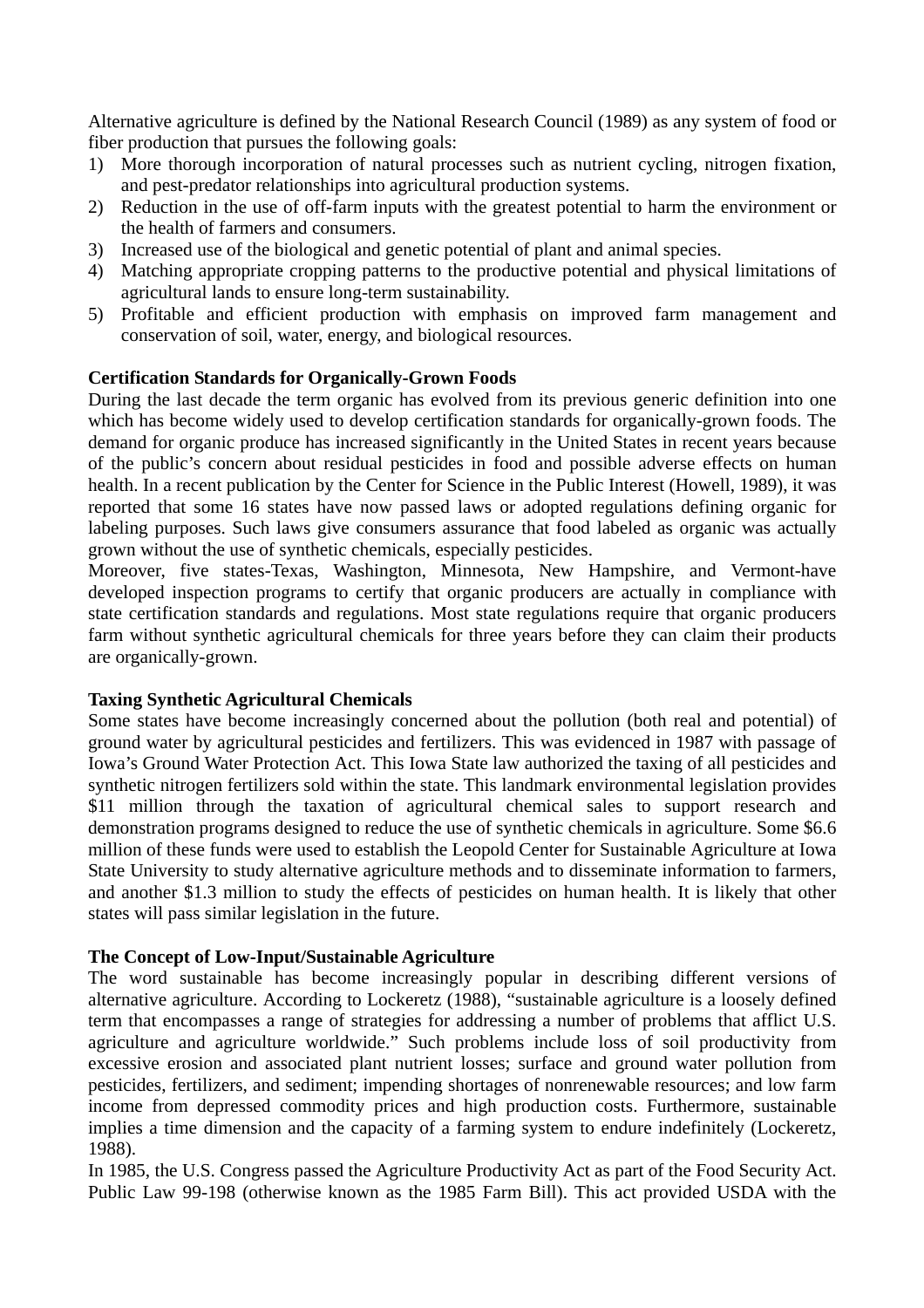authority to conduct research and education in alternative agriculture, or, more specifically, on low-input or sustainable farming systems (USDA, 1988). For Fiscal Year 1988, Congress appropriated \$3.9 million to implement the research and education programs requested in the Agriculture Productivity Act. This funding was increased to \$4.5 million for Fiscal Year 1989.

The concept that has emerged from these initiatives is one of low-input/sustainable agriculture or LISA which is shown in Figure 2 (Personal communication from Dr. Neill Schaller, USDA-CSRS, Washington, D.C.). The ultimate goal of sustainable agriculture is to develop farming systems that are productive and profitable, conserve the natural resource base, protect the environment and enhance health and safety, and do so over the long-term. The way to achieve this is through low-input methods and skilled management which seek to optimize the management and use of internal production inputs (i.e., on-farm resources) in a manner that provides acceptable levels of sustainable crop yields and livestock production and results in economically profitable returns. This approach emphasizes such cultural and management practices as crop rotations, recycling of animal manures, and conservation tillage to control soil erosion and nutrient losses and to maintain or enhance soil productivity. Low-input farming systems seek to minimize the use of external production inputs (i.e., off-farm resources), such as purchased fertilizers and pesticides, wherever and whenever feasible and practicable; to lower production costs; to avoid pollution of surface and ground water; to reduce pesticide residues in food; to reduce a farmer's overall risk; and to increase both short- and long-term farm profitability.



**Figure 2. A Current Concept of Sustainable Agriculture in the United States Showing the Ends or Objectives and the Means of Achieving Them through Low-Input Methods and Skilled Management.**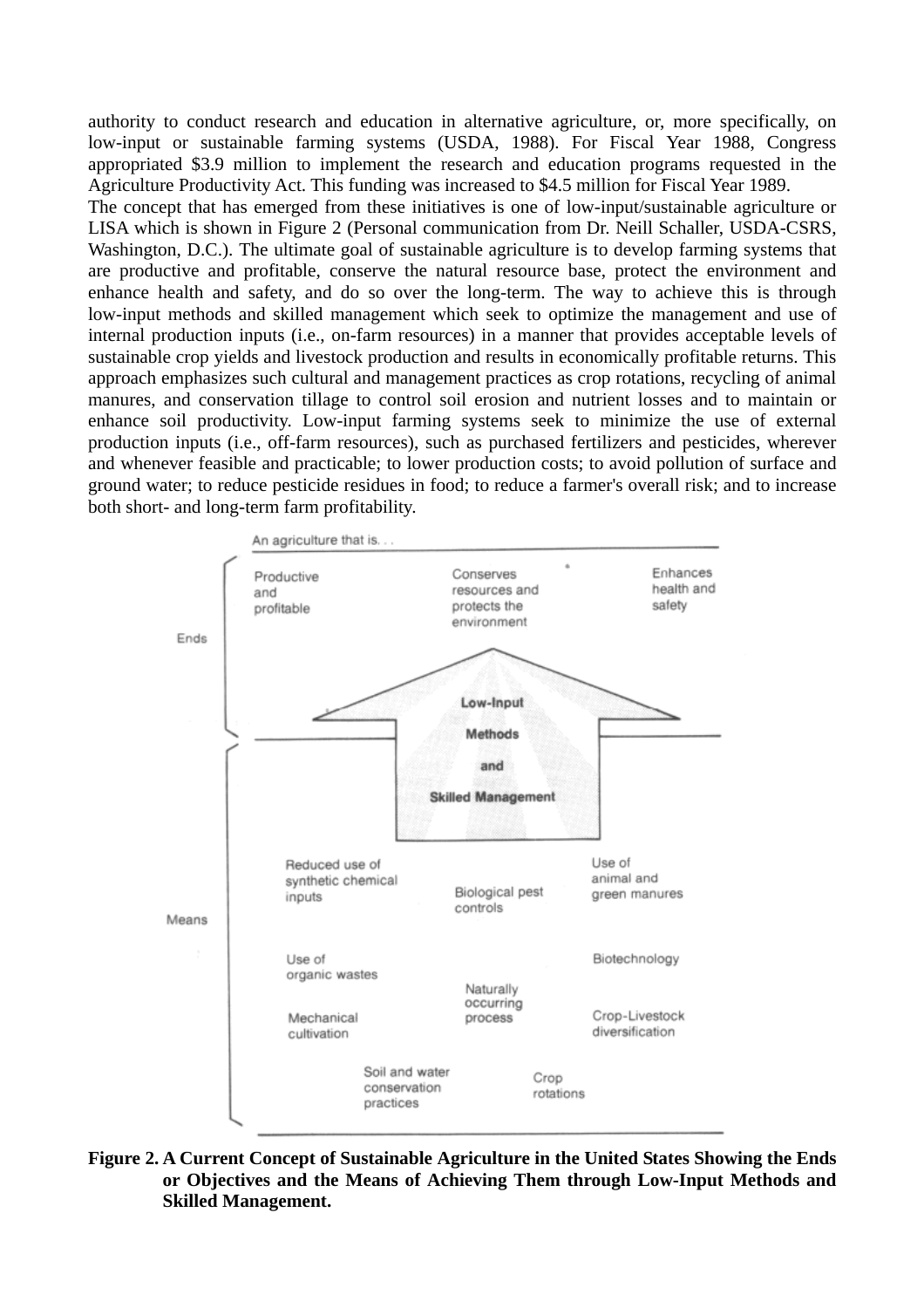Another reason for the focus on low-input farming systems is that sooner or later most high-input systems fail because they are not economically or environmentally sustainable. Thus in the United States, sustainable agriculture has settled in as the ultimate goal. How we achieve this goal will depend upon creative and innovative methods and practices that provide farmers with economically viable and environmentally sound alternatives in their farming systems.

### **The Dynamic Nature of Soil Productivity**

Soil productivity has been defined by the USDA (1957) as:

The capability of a soil for producing a specified plant or sequence of plants under a defined set of management practices. It is measured in terms of outputs or harvests in relation to the inputs of production factors for a specific kind of soil under a physically defined system of management.

The key to alternative agriculture, or versions thereof, is soil productivity. An important relationship that is often overlooked is that for most agricultural soils, degradative processes such as soil erosion, nutrient runoff losses, and organic matter depletion are going on simultaneously with the beneficial effects of conservation practices such as crop rotations, conservation tillage, and the recycling of animal manures and crop residues. Thus, the potential productivity of a particular soil at any point in time is the result of ongoing degradative processes and applied conservation practices. This relationship is illustrated in Figure 3 (Hornick and Parr, 1987).



**Figure 3. Relationship of Soil Degradative Processes and Soil Conservation Practices.**

On our best agricultural soils, e .g. gently-sloping, medium-textured, well-structured, and deep, well-drained, a high level of productivity can be maintained by a relatively few, but essential conservation practices that can readily offset most degradative processes. However, on marginal soils of limited capability, e.g., steeply sloping, coarse-textured, poorly structured, nutrient-depleted, and shallow, poorly drained profile, soil conservation practices must be maximized to counteract further degradation. Organic wastes and residues offer the best possible means of restoring the productivity of severely eroded agricultural soils, or of reclaiming marginal soils (Hornick, 1982, Hornick and Parr, 1987).

Thus, the vital component in this dynamic equilibrium (Figure 3) is soil organic matter which must be maintained and replenished through regular additions of organic materials such as animal manures and crop residues (Parr and Colacicco, 1987) and composted municipal wastes (Hornick et al., 1984). The proper use of organic amendments is of utmost importance in maintaining the tilth, fertility, and productivity of agricultural soils, protecting them from wind and water erosion, and preventing nutrient losses through runoff and leaching.

# **Crop Quality, Nutrition, and Bioavailability**

There are many factors that can affect crop quality. However, the cultivar and post-harvest handling probably have the greatest effect on the nutrient composition of crops. Cultivars are usually selected for their response to production inputs, especially chemical fertilizers, with maximum crop yields as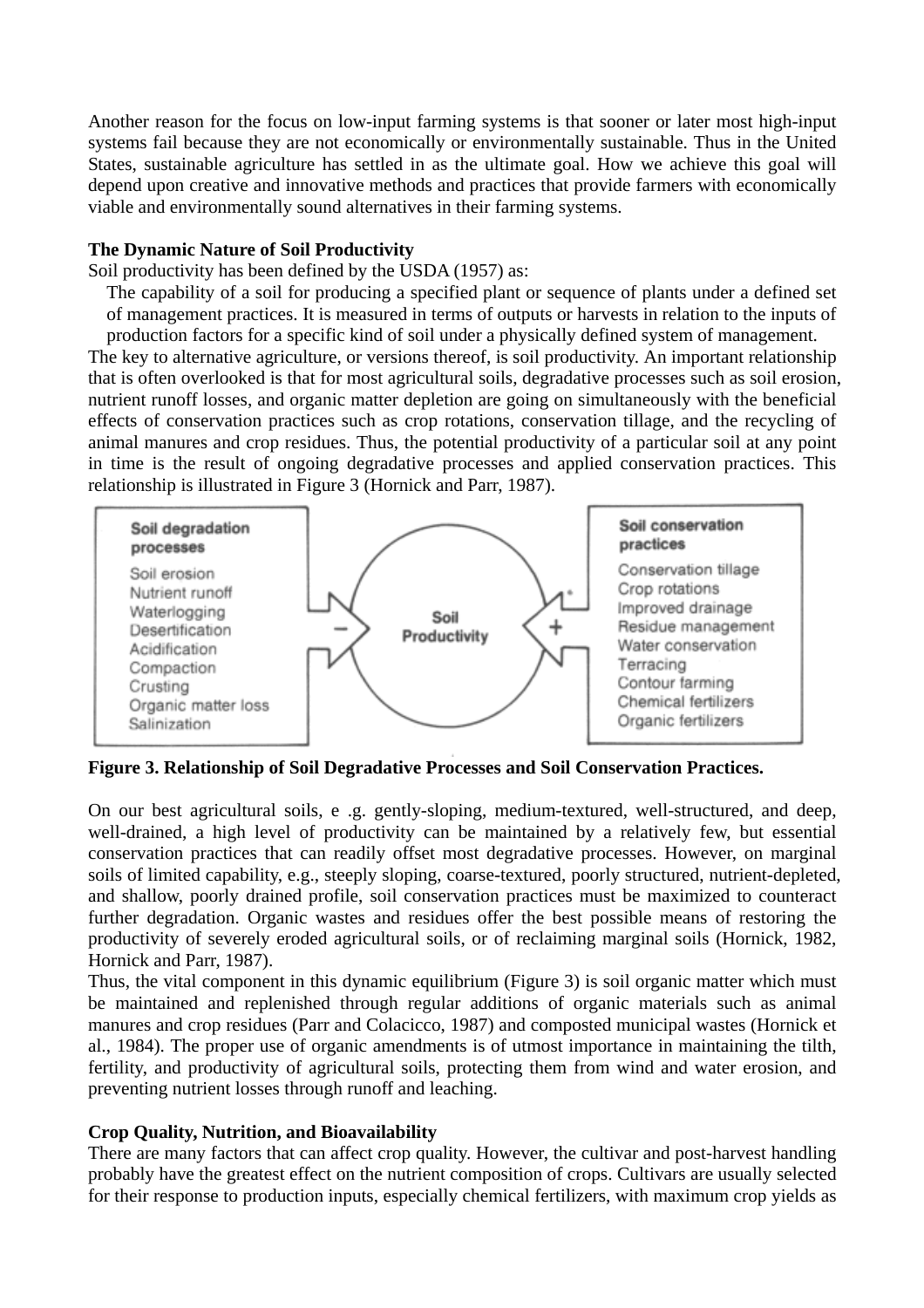the primary consideration (Hornick and Parr, 1987).

There has been much speculation on the benefits of consuming crops grown organically compared with those grown with synthetic chemical fertilizers. For example, researchers have shown conflicting results with respect to the ascorbic acid (Vitamin C) content of crops grown on soils amended with organic amendments as the sole source of plant nutrients compared with chemical fertilizers (Hornick and Parr, 1987). As farmers attempt to reduce their dependency on chemical fertilizers and pesticides, they will undoubtedly adopt various cultural practices to fulfill the plant nutrient requirement and to control weeds and insects. Thus, cultural practices could have a considerable impact on crop quality both now and in the future.

Recently, Hornick and Lloyd (1986) conducted studies to elucidate the effect of organic and chemical nitrogen sources on the ascorbic acid content of kale. They found that as the rate of inorganic nitrogen increased there was a progressive and significant decrease in the ascorbic acid content. These results indicate that increased nitrogen rates do tend to depress ascorbic acid levels of some crops. While this might be attributed in part to a dilution effect from increased yields, their work suggests that other biochemical interactions are involved.

The concept of producing better quality crops, however, is a complex issue because bioavailability of crop nutrients depends on many factors. Bioavailability refers to the amount of a particular nutrient that is absorbed from a food after consumption that is utilized by an animal or human. It is not the total amount of a nutrient in the food that is consumed

Measurements of nutrient bioavailability are difficult because of the many interactions that occur between minerals, vitamins, and food components such as fiber. For example, iron bioavailability is determined by the iron status of the individual and the source of iron being consumed. It is enhanced by the presence of ascorbic acid (vitamin C) in the meal. In addition, iron bioavailability may decrease when a meal high in dietary fiber is consumed by an individual who does not normally consume a large amount of dietary fiber. Iron, ascorbic acid, and fiber are important in the diet for optimal health and norma bodily function. However, the ways in which they interact with one another will determine the health and well-being of an individual.

In addition to these types of interactions, little is known about the bioavailability of nutrients in crops grown under different management practices. It is apparent that research is needed to determine the effect of cultural and management practices on the nutritional quality of agricultural and horticultural crops, and on the bioavailability of nutrients of foods and feeds consumed by human beings and animals.

# **Research Needs and Priorities**

The following areas of research should be given high priority by USDA, agricultural universities, and private organizations to promote the development of alternative farming systems.

- 1) Conduct research on low-input/sustainable agriculture using a systems or holistic approach. We need to know the chemical, physical and biological interactions occurring in these systems and their relationship to organic recycling, nutrient availability, crop protection, energy conservation, crop quality, and environmental quality.
- 2) Assess the relative profitability of alternative farming systems compared with conventional agriculture.
- 3) Determine the reasons for decreased crop yields during transition from conventional to alternative farming systems so that farmers can avoid undue economic loss.
- 4) Conduct on-farm research in which the scientist, the farmer, and the extension agent work closely as a team in planning and implementing the research, and in interpreting the results.
- 5) Develop nonchemical methods and techniques for the control of weeds, insects and plant diseases.
- 6) Determine the nutritional quality of crops and the bioavailability of food nutrients for crops grown in alternative farming systems. This will be important as cultural and management practices change and as new cultivars are introduced.